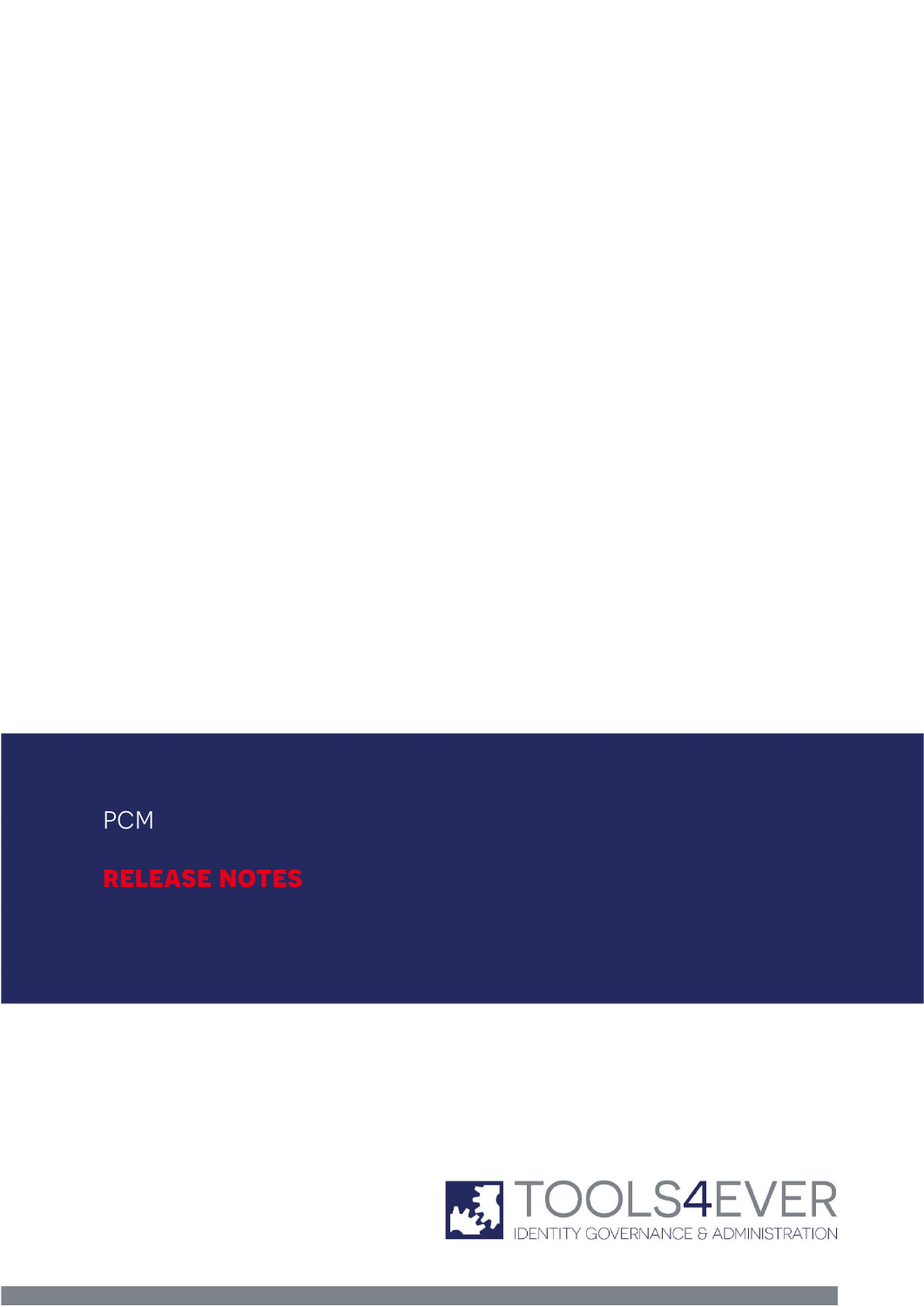## **VERSION 2.6.1 BUILD 1056, JANUARY 29, 2018**

#### **FIXES**

• Fixed client installer version

# **VERSION 2.6 BUILD 1055, SEPTEMBER 1, 2017**

#### **ENHANCEMENTS**

 $\bullet$ 

#### **FIXES**

- Fixed issue that the admin console seemed to remove random blacklist items when deleting multiple blacklist items at once.
- Fixed delay with loading large PCM policies due to logging of the XML data. The XML data is no longer logged by the client or the filter unless they are specifically configured to do so.
- Updated the ADM files for the filter and the client software to support larger numbers for the log mask and the file size.

# **VERSION 2.5 BUILD 1048, NOVEMBER 7, 2016**

#### **ENHANCEMENTS**

• The PCM rule dialog now adjust the size of the window and rules if the font size is enlarged.

#### **FIXES**

- Fixed issue that the log window didn't show any error messages.
- Fixed license check issues in COM object.
- Improved interaction speed of the credential provider by moving the updates of the related scopes to the initial loading phase of the policies.
- Fixed issue with resolving UPN names that contain multiple @-characters.

## **VERSION 2.4 BUILD 1047, APRIL 30, 2015**

#### **FIXES**

• Fixed issue that could hang a domain controller. It can occur when the filter has difficulty resolving a user's SID and the first 2 methods fail.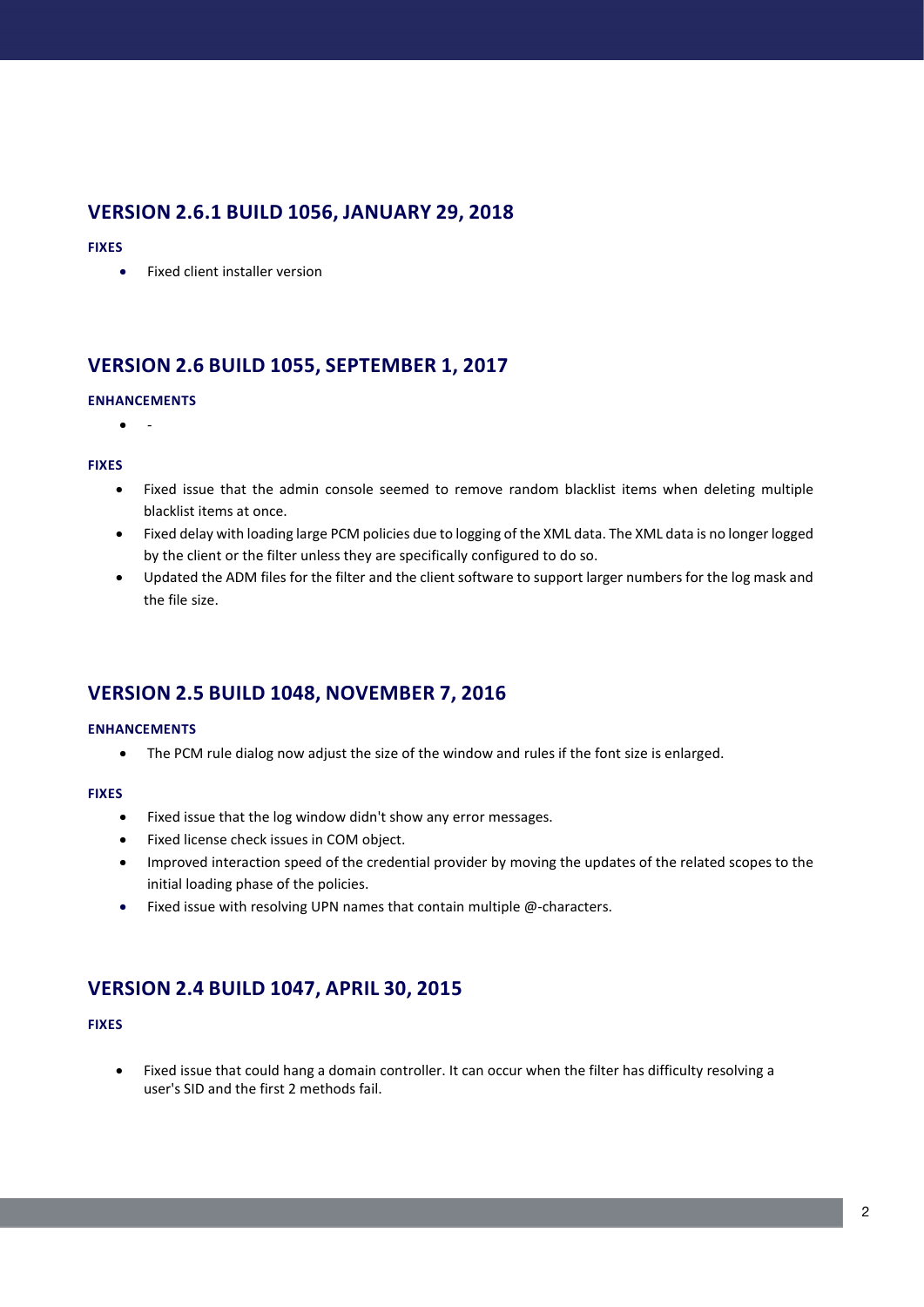# **VERSION 2.3 BUILD 1045, APRIL 3, 2015**

#### **ENHANCEMENTS**

- Added functionality to the COM-object to get the policy rules as XML.
- Updated the license agreement.

# **VERSION 2.2 BUILD 1043, DECEMBER 16, 2014)**

#### **FIXES**

- Fixed issues with the OU selection in the OU selection dialog.
- Added the configuration option "Default Credential Index Behaviour" to the ADM file. This setting can be used to configure Windows 8.1 to preselect the username/password credential provider.
- Expanded the options available in the ADM file.

## **VERSION 2.1 BUILD 1041, MAY 5, 2014)**

#### **ENHANCEMENTS**

- Added an import option for the blacklist rule.
- Added additional warnings when selecting the default behavior 'Reject'.
- Changed the search method used by the OU search dialog of the Admin console and added configuration options to the Admin console settings.
- All the PCM executables, DLL files and MSI packages are now digitally signed.

#### **FIXES**

- Changed the text in de management dialog "Modify or update existing domain" to "Modify existing domain".
- The export function in the log window always exported the data, even on cancel.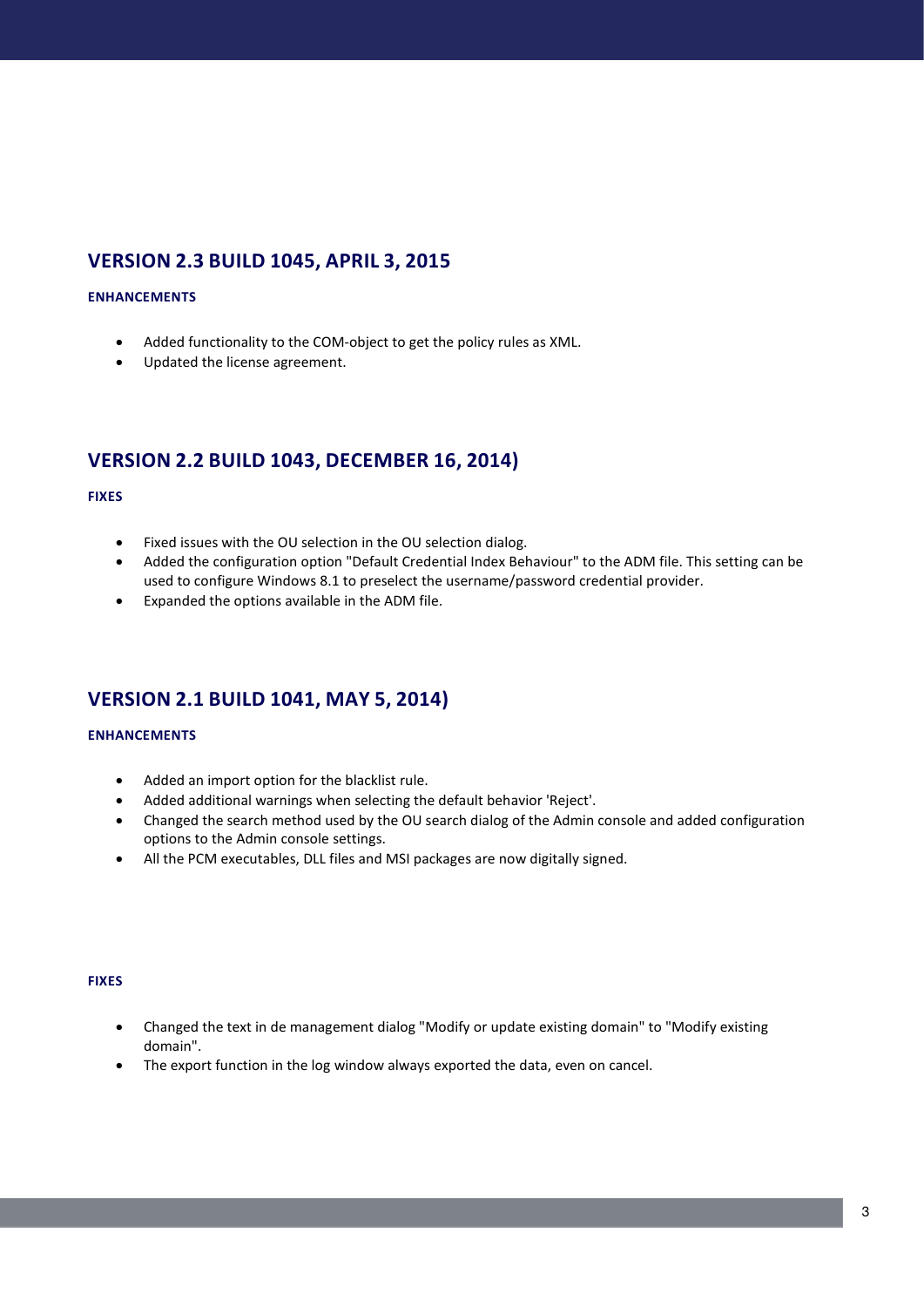• Fixed issue in credential provider which prevented users that were not part of a policy to change their password.

## **VERSION 1.9.0 BUILD 1039, SEPTEMBER 20, 2013**

#### **FIXES**

- Fixed incorrect default file extension when exporting a policy to XML.
- Fixed a delay issue in the credential provider for certain situations.
- Added an update option to the roll-out wizard.

## **VERSION 1.8.1 BUILD 1038, APRIL 26, 2013**

#### **CHANGES**

- Added the users container to the Organizational Unit structure in the OU selection dialog.
- Added a license agreement dialog to the installer.
- Added blacklist functionality. It is possible to make a black list of words or regular expression, a password may not match any items on the list.
- Added additional translations for the rules.
- Windows 8 support.

#### **FIXES**

- Fixed the compatibility issue with PCM and the SSRPM Offline, and ESSOM GINA.
- Fixed a possible crash bug in the filter DLL, this crash could also hang the domain controller.
- Fixed the issue that the password policy rules were not shown if the check "user must change password on next logon" was used on Windows 7 systems.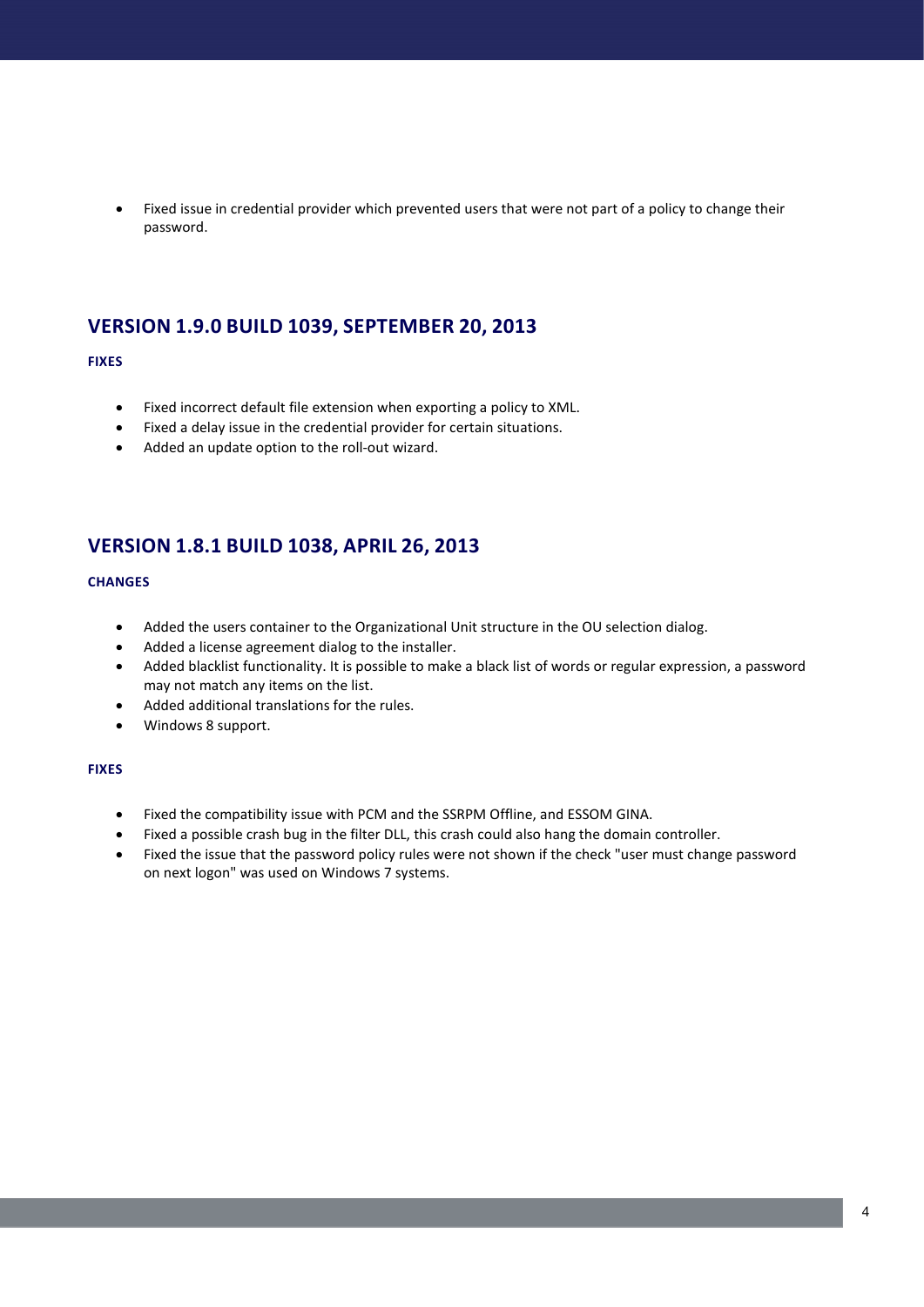# **VERSION 1.8.0 BUILD 1037, APRIL 13, 2012)**

#### **NEW FEATURES**

- Multi lingual support (includes translations for English, Dutch and French).
- Minimum password age is now in minutes instead of days.
- Split the similarity rule into two rules password similarity and name similarity. The password similarity rule is only displayed and used in the GINA and the Credential Provider.

#### **FIXES**

• Fixed a possible crash bug in the PCM Admin Console when adding users.

## **VERSION 1.7.5 BUILD 1036, MARCH 6, 2012)**

#### **FIXES**

- Fixed the issues with the 64 bit installer.
- Fixed the issues with the similarity rule.
- Added the option to enable logging in the PCM COM object.
- Fixed the issue with the scope, that PCM could not match users in an OU unless it was a nested OU.
- Fixed domain scope.

# **VERSION 1.7.1 BUILD 1032, DECEMBER 2, 2011)**

#### **CHANGES**

- PCM now uses a different library for the regular expressions.
- The credential provider will display the Tools4ever logo.

#### **FIXES**

- Fixed the display issue with special characters in the rule descriptions.
- Fixed the SSRPM compatibility issue, where PCM rejects the temporary password generated by SSRPM.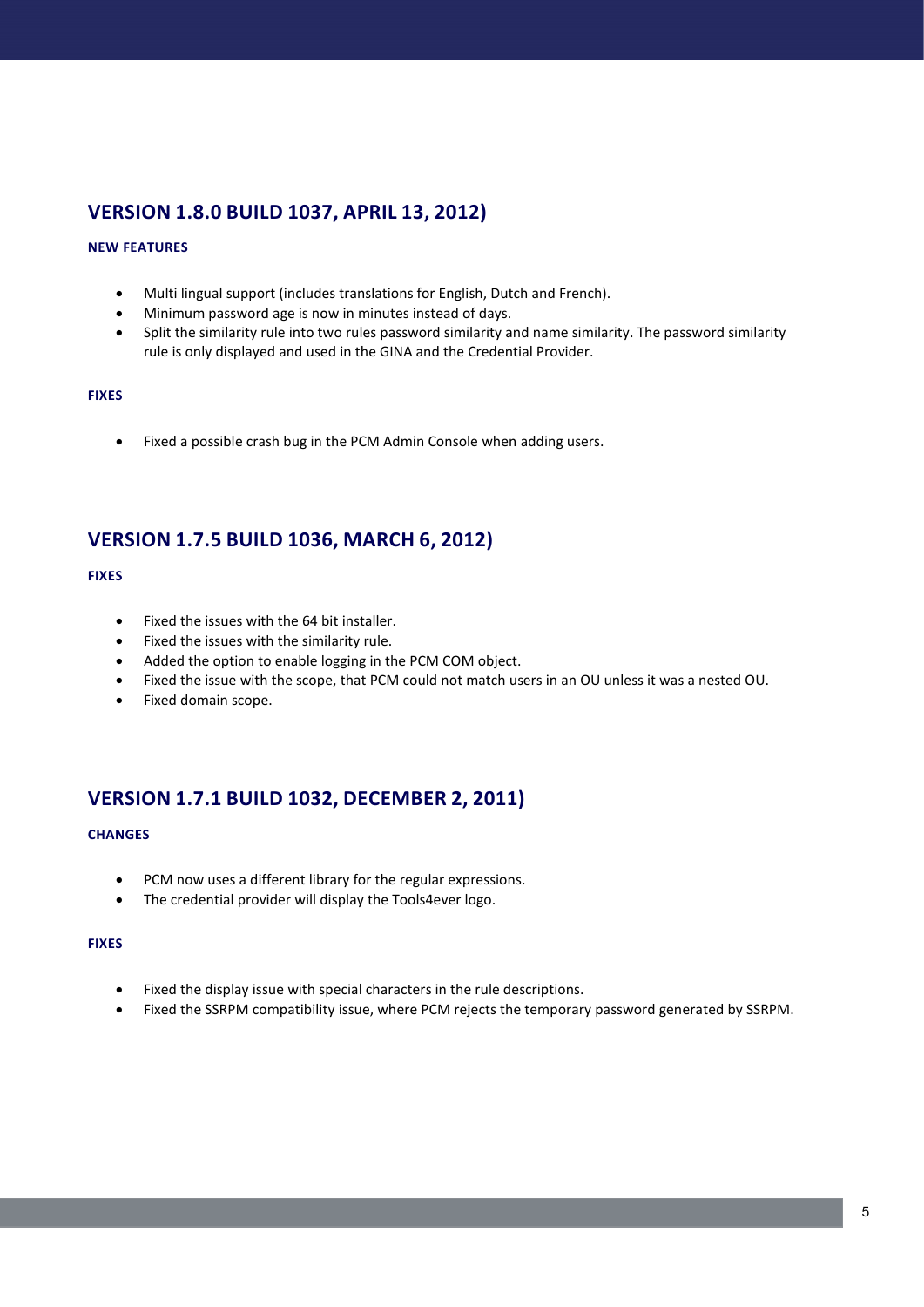# **VERSION 1.7.0 BUILD 1031, SEPTEMBER 30, 2010**

#### **NEW FEATURES**

- Client software for Windows Vista and Windows 7
- Password Complexity Manager is compatible with Windows Server 2008

#### **CHANGES**

• Updated the license model

#### **FIXES**

- Fixed crash bug that occurred when a user copied a policy and then changed the copy
- PCM no longer shows an error dialog after successfully exporting the log to file
- PCM no longer shows an error dialog after when opening the log settings dialog for the first time
- Corrected the functionality of the organizational unit selection dialog.
- Corrected the order of the pages of the management dialog
- Refined the log messages
- Fixed various interface issues in the Admin console
- Updated the GINA to reduce the flickering of the icons

## **VERSION 1.2.0.25 – INITIAL RELEASE**

#### **Supports multiple policies**

A policy can apply to specific users, Organizational Units or an entire domain For each policy you can specify:

- The maximum password length
- The minimum password length
- The minimum password age in days
- The maximum number of consecutive identical characters
- The password must contain one or more of the following:
	- a lowercase character
	- an uppercase character
	- a number
	- a symbol
	- or a character from a set of specified characters.
- You can provide a custom regular expression to make sure the password meets a specific requirements, for example it must start with an uppercase character.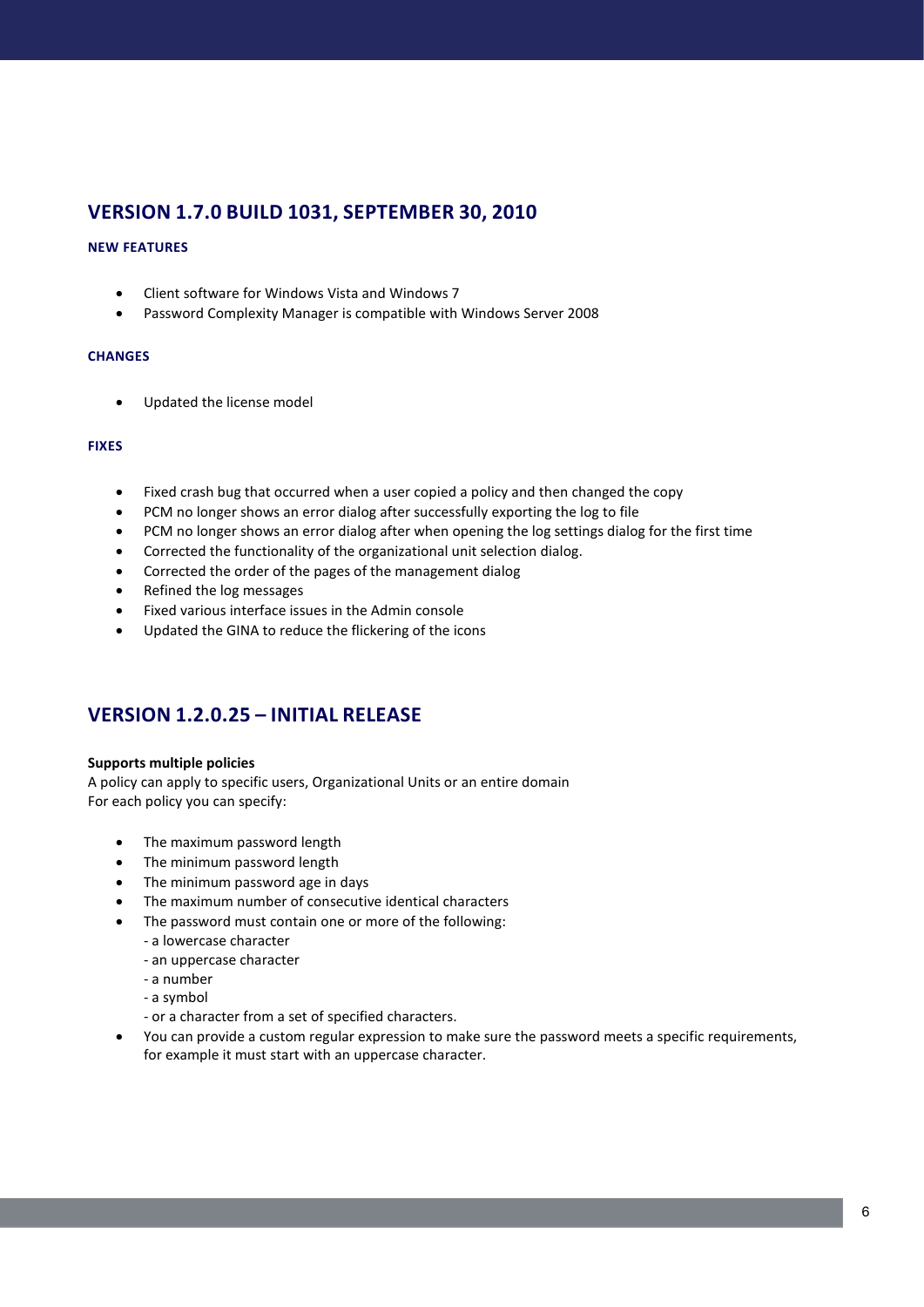Includes a wizard to install and manage the PCM filter on the domain controllers Includes a GINA extension to show the password requirement to the end user.